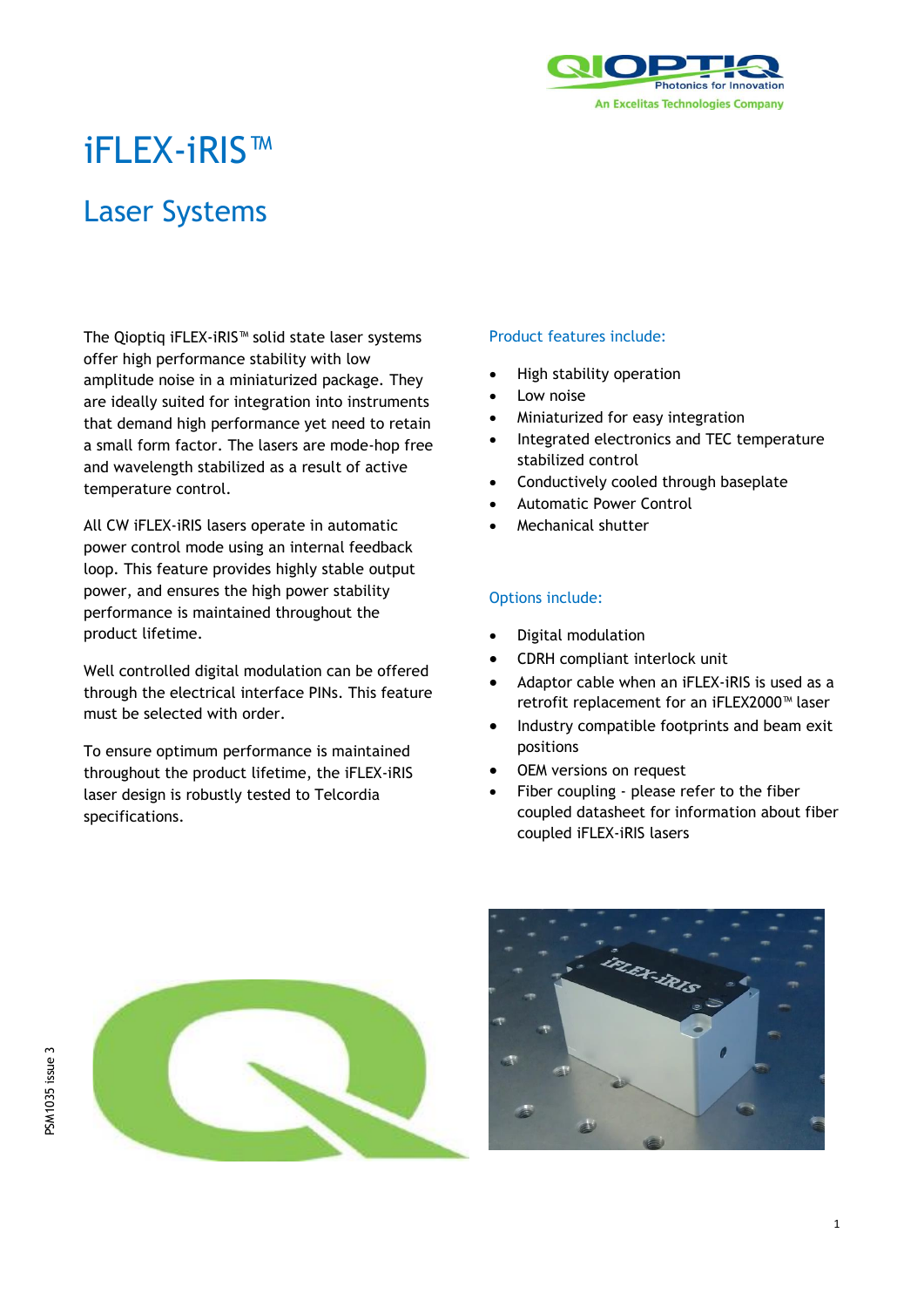

# iFLEX-iRIS laser specification overview

## Operating Wavelengths

| Wavelength<br>(nm) | 375            | 405              | 445            | 458      | 473 | 488             | 505 | 515            | 520 | 633       | 637        | 642             | 660 | 670 | 730 | 780 | 830 | 852 |
|--------------------|----------------|------------------|----------------|----------|-----|-----------------|-----|----------------|-----|-----------|------------|-----------------|-----|-----|-----|-----|-----|-----|
| Laser<br>Power     | 20<br>40<br>50 | 50<br>100<br>200 | 20<br>50<br>75 | 20<br>70 |     | 20<br>40<br>100 | 50  | 20<br>50<br>60 | 30  | 30<br>70. | 20.<br>100 | 20<br>40<br>100 | 80  | 10  | 20  | 70' | 100 | 35  |
| (mW)               |                | 220              |                |          |     | 140             |     |                |     |           |            |                 |     |     |     |     |     |     |

## Technical Specifications

| <b>Laser parameters</b>                |                                   |         |
|----------------------------------------|-----------------------------------|---------|
| Center wavelength                      | $± 5*$                            | nm      |
| <b>Power stability</b><br>(8 hours)    | $\leq 1$                          | $\%$    |
| <b>Optical Noise</b><br>(20Hz-2MHz)    | $< 0.1***$                        | $%$ rms |
| Spatial mode                           | $TEM_{00}$                        |         |
| Beam diameter at 1/e <sup>2</sup>      | $0.7 \pm 0.2$                     | mm      |
| <b>Beam divergence</b><br>(full angle) | Typ < $1**$                       | mrad    |
| $M2$ (beam quality)                    | Typ 1.2                           |         |
| Pointing stability                     | ~< 5                              | urad/°C |
| <b>Polarization ratio</b>              | $\geq 200:1$                      |         |
| Static alignment                       |                                   |         |
| <b>Beam position</b>                   | < 0.3                             | mm      |
| Beam angle                             | < 5                               | mrad    |
| <b>Electrical</b>                      |                                   |         |
| Power supply                           | 12V DC, 1A                        | ÷,      |
| Max. base plate temp.                  | 40                                | °C      |
| Max. heat dissipation                  | 12                                | W       |
| <b>Operation Modes</b>                 |                                   |         |
| CW                                     | 0.1 - 100% and true off           |         |
| <b>Digital Modulation</b>              | <b>TTL</b> signal                 |         |
| Rise time (10% to 90%)                 | < 1                               | usec    |
| Fall time (90% to 10%)                 | $\leq 1$                          | usec    |
| <b>Modulation bandwidth</b>            | <b>DC</b> to 500                  | kHz     |
| <b>Laser Dimensions</b>                |                                   |         |
| Laser only                             | $70(L) \times 40(W) \times 38(H)$ | mm      |

| <b>Environmental conditions</b> |                                    |    |  |  |
|---------------------------------|------------------------------------|----|--|--|
| Storage temperature             | 10 to 50                           | ۰۴ |  |  |
| <b>Operating pressure</b>       | Atmospheric                        |    |  |  |
| Operating temperature           | 10 to 40                           | °C |  |  |
| Operating & storage<br>humidity | Non-condensing, dew<br>point <23°C |    |  |  |
|                                 |                                    |    |  |  |

\*Center wavelength exceptions at: 637nm (+6/-5nm), 642nm (+5/-7nm), 660nm (+4/-6nm), 670nm (±10nm), and 730nm (±10nm)

\*\*Model specific please contact Qioptiq for details

Custom OEM versions on request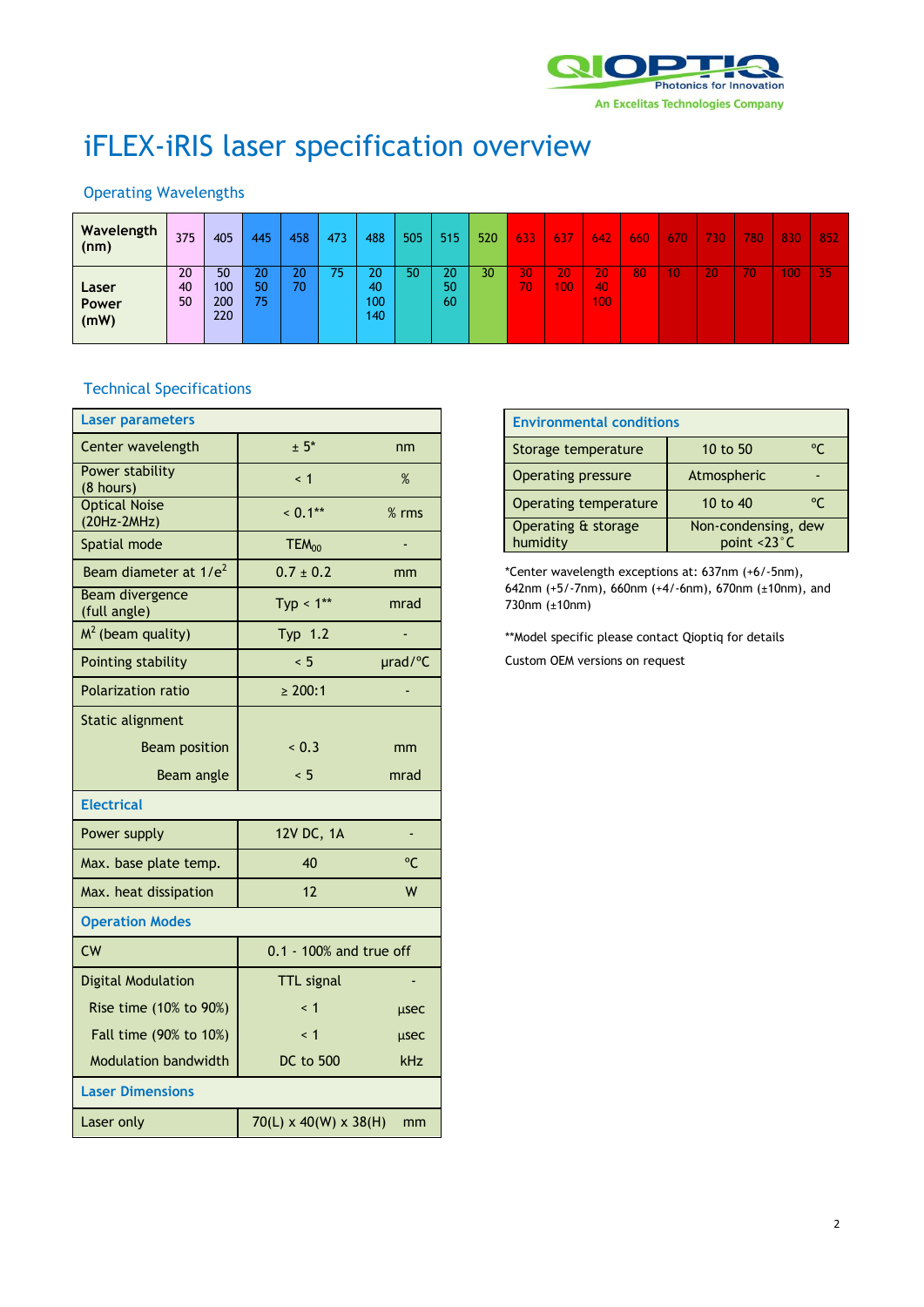

# iFLEX-iRIS laser specification overview

## Operating Wavelengths:

| Wavelength (nm)  | 532    | 561    | 594 |
|------------------|--------|--------|-----|
| Laser Power (mW) | 20, 40 | 20, 50 | 20  |

## Technical Specifications

| <b>Laser parameters</b>                |                                      |         |
|----------------------------------------|--------------------------------------|---------|
| Center wavelength                      | ± 2                                  | nm      |
| Power stability<br>(8 hours)           | $\leq$ 2                             | $\%$    |
| <b>Optical Noise</b><br>(20Hz-2MHz)    | $< 0.3*$                             | $%$ rms |
| Spatial mode                           | TEM <sub>00</sub>                    |         |
| Beam diameter at<br>1/e <sup>2</sup>   | $0.7 \pm 0.2$                        | mm      |
| <b>Beam divergence</b><br>(full angle) | Typ $< 1$ *                          | mrad    |
| $M2$ (beam quality)                    | $Typ \leq 1.2$                       |         |
| Pointing stability                     | < 5                                  | urad/°C |
| <b>Polarization ratio</b>              | > 200:1                              |         |
| Static alignment                       |                                      |         |
| <b>Beam position</b>                   | $\leq \pm 0.3$                       | mm      |
| Beam angle                             | < 5                                  | mrad    |
| <b>Electrical</b>                      |                                      |         |
| Power supply                           | 12V DC, 1A                           | ٠       |
| Max. base plate temp.                  | 40                                   | °C      |
| Max. heat dissipation                  | 12                                   | W       |
| <b>Operation Modes</b>                 |                                      |         |
| <b>CW</b>                              | 50 - 100% adjustment and<br>true off |         |
| <b>Laser Dimensions</b>                |                                      |         |
| Laser only                             | $70(L) \times 40(W) \times 38(H)$    | mm      |

| <b>Environmental conditions</b> |                                              |    |  |
|---------------------------------|----------------------------------------------|----|--|
| Storage temp.                   | 10 to 50                                     | °C |  |
| Operating pressure              | Atmospheric                                  |    |  |
| Operating temp.                 | 10 to 40                                     | °C |  |
| Operating & storage<br>humidity | Non-condensing, dew point<br>$\epsilon$ 23°C |    |  |

\*Model specific please contact Qioptiq for details Custom OEM versions on request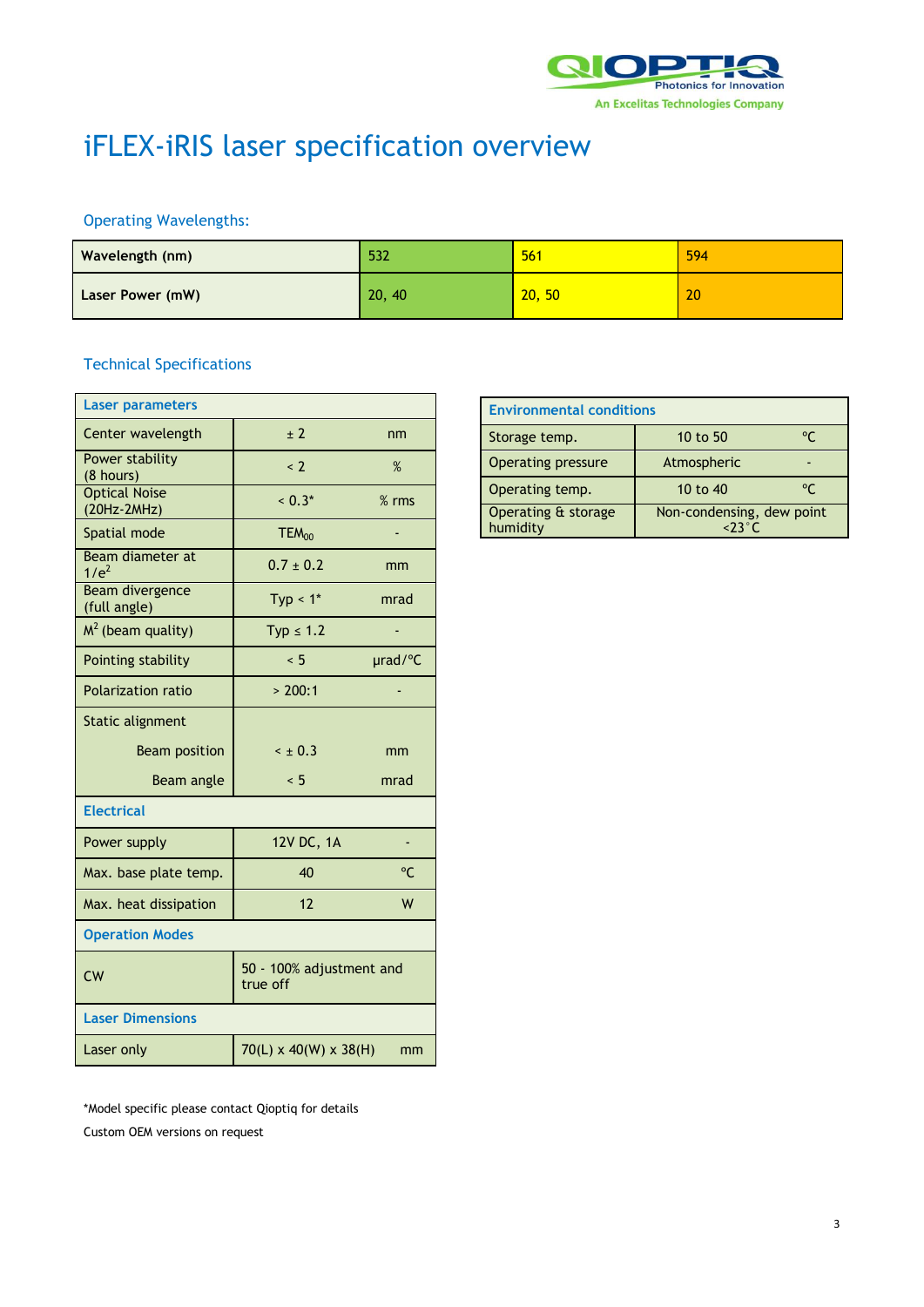

## Model: iFLEX-iRIS-X0

## iFLEX-iRIS laser with central laser aperture position

Note: it is possible to attach a kineFLEX fiber delivery system to the iFLEX-iRIS-X0 laser with central laser aperture (beam exit) position. The kineFLEX can be attached by customers, as a future upgrade option.



### *Pin Function*

- 1 Monitor Photodiode Output (Vmon)
- 2 Operating Current Output (Vop)
- 3 External Power Control
- 4 Laser Enable
- 5 Temperature OK Signal
- 6 Reserved
- 7 Laser Supply Voltage
- 8 Reserved
- 9 Reserved
- 10 Reserved
- 11 Chassis Ground
- 12 Digital Modulation Input
- 13 Reserved
- 14 0V Laser Supply
- 15 0V Signal Return



Please refer to iFLEX-iRIS user manual for detailed instructions on electrical control via PINs.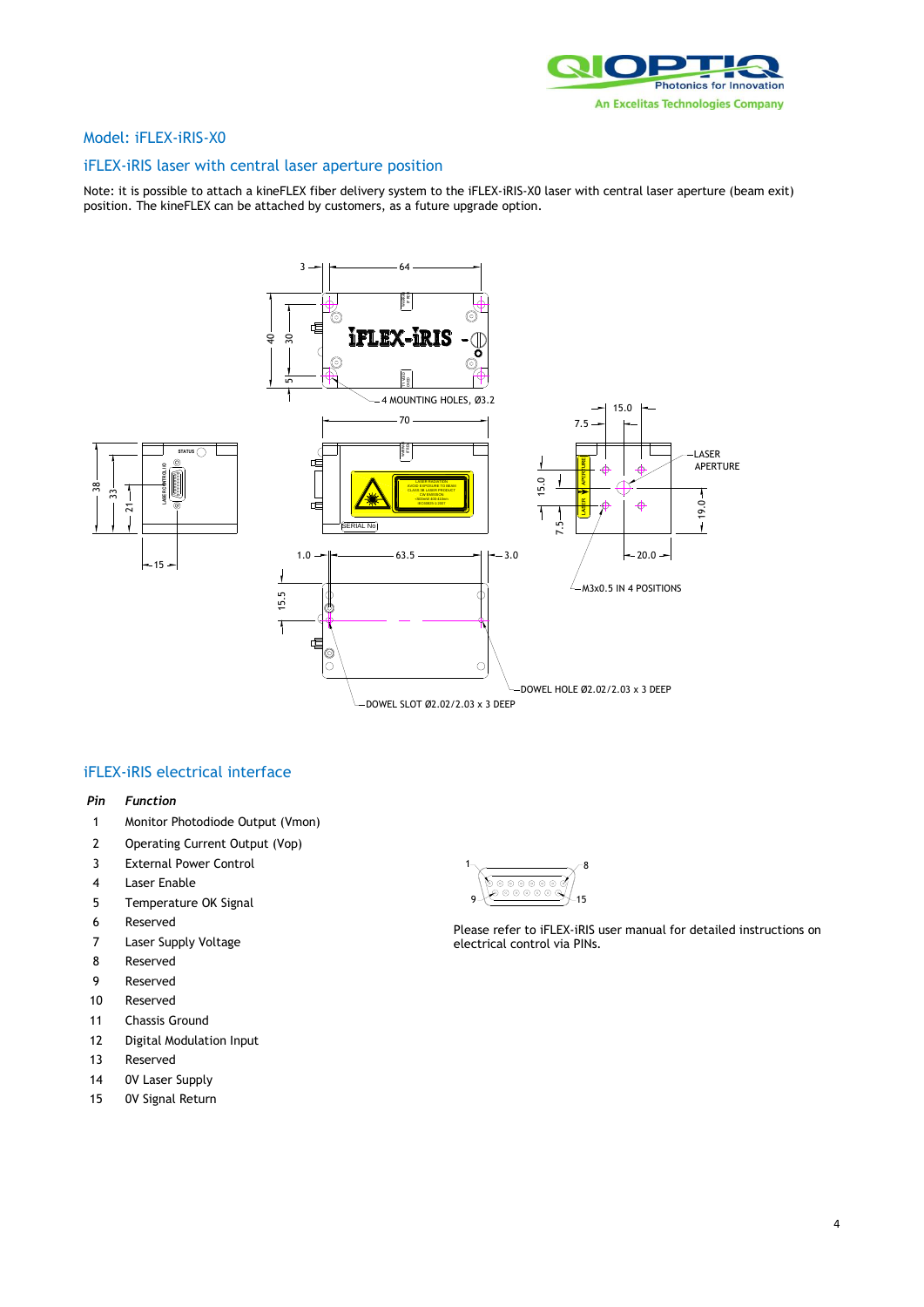

## Model: iFLEX-iRIS-X2

## iFLEX-iRIS laser with offset laser aperture position

Note: the kineFLEX fiber delivery system cannot be directly attached to the iFLEX-iRIS-X2 laser with offset laser aperture (beam exit) position, and an adaptor interface would be required.



Other industry footprints and beam offsets may be available. Please contact Qioptiq Sales for details.

- *Pin Function*
- 1 Monitor Photodiode Output (Vmon)
- 2 Operating Current Output (Vop)
- 3 External Power Control
- 4 Laser Enable
- 5 Temperature OK Signal
- 6 Reserved
- 7 Laser Supply Voltage
- 8 Reserved
- 9 Reserved
- 10 Reserved
- 11 Chassis Ground
- 12 Digital Modulation Input
- 13 Reserved
- 14 0V Laser Supply
- 15 0V Signal Return

1 8 9 15

Please refer to iFLEX-iRIS user manual for detailed instructions on electrical control via PINs.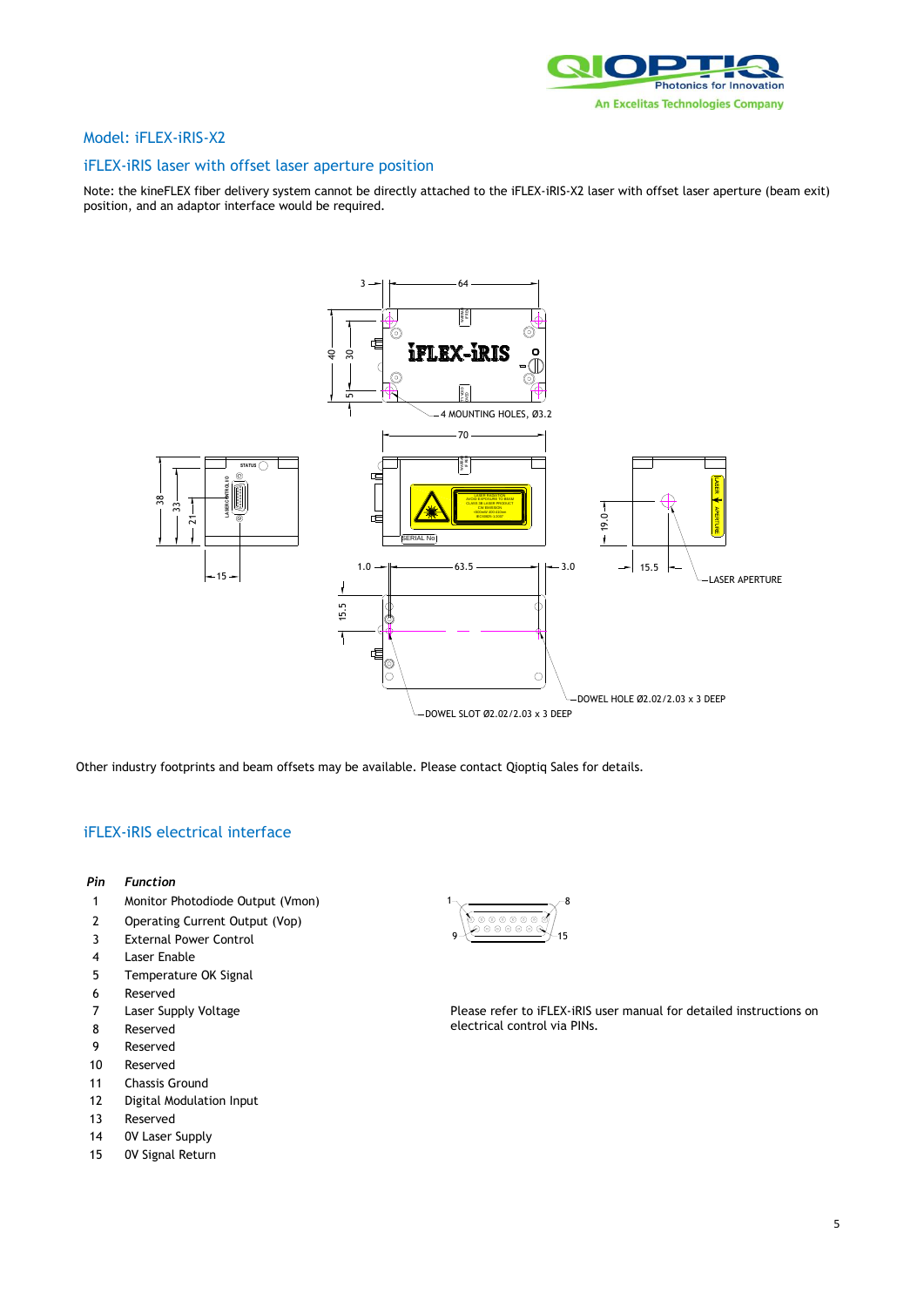

## iFLEX-iRIS CDRH compliant interlock remote unit

For CDRH compliance a bench top standalone laser system must be used with a CDRH compliant interlock remote unit power supply. Qioptiq is pleased to offer this iFLEX-iRIS CDRH compliant interlock remote unit for use with the iFLEX-iRIS laser systems.

Note: The iFLEX-iRIS CDRH compliant interlock remote unit includes keyswitch, keys, interlock plug and power supply. This CDRH compliant interlock unit is recommended for bench top use.



End panel views of the iFLEX-iRIS™ interlock remote unit detailing the location of the different connectors and indicators





## iFLEX-iRIS OEM power supply

When iFLEX-iRIS lasers are integrated into OEM instrumentation then power may be supplied directly from the instrument or from an OEM power supply. Qioptiq is pleased to offer this OEM power supply for the iFLEX-iRIS laser systems.





# FERRITE

## iFLEX-iRIS Adaptor Cable

This allows an iFLEX-iRIS to be installed in place of an iFLEX2000, as a retrofit laser system.